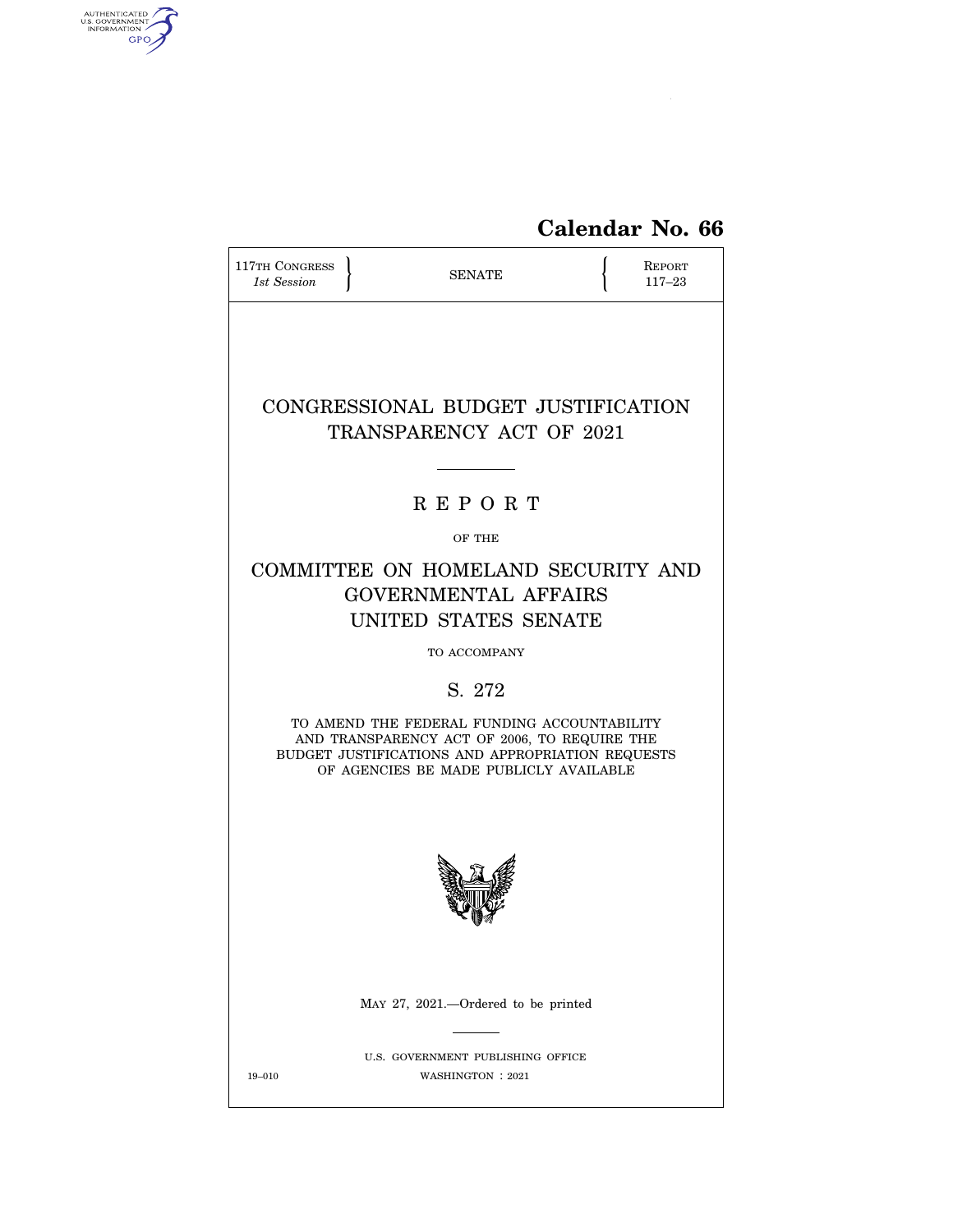#### COMMITTEE ON HOMELAND SECURITY AND GOVERNMENTAL AFFAIRS

THOMAS R. CARPER, Delaware MAGGIE HASSAN, New Hampshire KYRSTEN SINEMA, Arizona JACKY ROSEN, Nevada ALEX PADILLA, California JON OSSOFF, Georgia

GARY C. PETERS, Michigan, *Chairman*  ROB PORTMAN, Ohio RON JOHNSON, Wisconsin RAND PAUL, Kentucky JAMES LANKFORD, Oklahoma MITT ROMNEY, Utah RICK SCOTT, Florida JOSH HAWLEY, Missouri

DAVID M. WEINBERG, *Staff Director*  ZACHARY I. SCHRAM, *Chief Counsel*  LENA C. CHANG, *Director of Governmental Affairs*  YELENA L. TSILKER, *Professional Staff Member*  PAMELA THIESSEN, *Minority Staff Director*  ANDREW C. DOCKHAM, *Minority Chief Counsel and Deputy Staff Director*  SAM J. MULOPULOS, *Minority Professional Staff Member*  LAURA W. KILBRIDE, *Chief Clerk*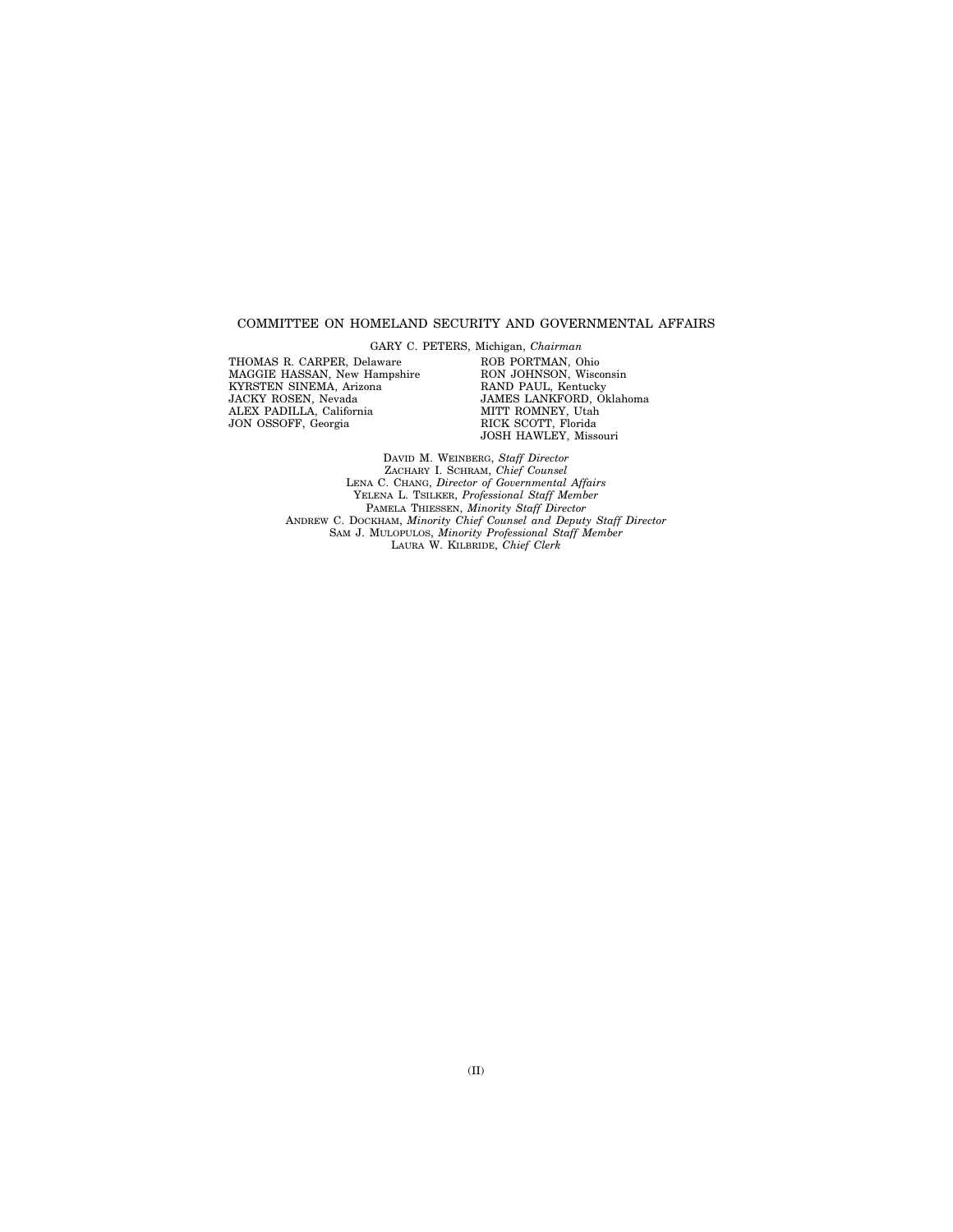# **Calendar No. 66**

 $D_{\alpha\alpha\alpha}$ 

117TH CONGRESS REPORT 115 SENATE **REPORT** 

## CONGRESSIONAL BUDGET JUSTIFICATION TRANSPARENCY ACT OF 2021

MAY 27, 2021.—Ordered to be printed

Mr. PETERS, from the Committee on Homeland Security and Governmental Affairs, submitted the following

# R E P O R T

#### [To accompany S. 272]

#### [Including cost estimate of the Congressional Budget Office]

The Committee on Homeland Security and Governmental Affairs, to which was referred the bill (S. 272) to amend the Federal Funding Accountability and Transparency Act of 2006, to require the budget justifications and appropriation requests of agencies be made publicly available, having considered the same, reports favorably thereon with an amendment in the nature of a substitute and recommends that the bill, as amended, do pass.

#### **CONTENTS**

|  | 1 age |
|--|-------|
|  |       |
|  |       |
|  |       |
|  |       |
|  |       |
|  |       |
|  |       |

#### I. PURPOSE AND SUMMARY

The purpose of S. 272, the Congressional Budget Justification Transparency Act of 2021, is to provide the public with more information regarding agencies' budget justifications. This bill requires Federal agencies, or components of Federal agencies, to post their congressional budget justification materials on the agency website. The bill also requires the Office of Management and Budget (OMB) to maintain a public website that includes the links to the congressional budget justification materials for each agency that submits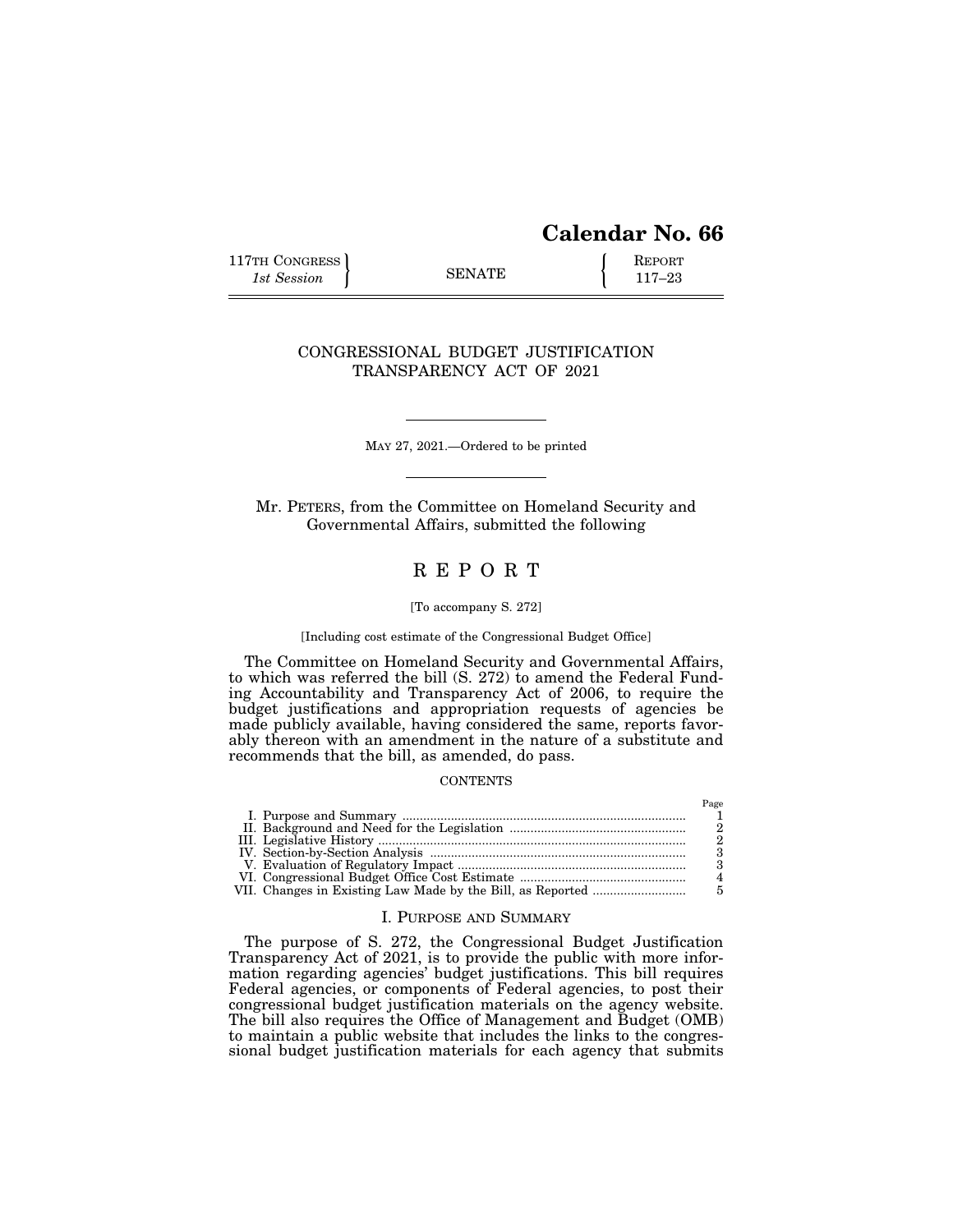them each fiscal year, along with additional relevant information to provide transparency into the budget justification process. The bill also requires the Department of the Treasury (Treasury) to post the congressional budget justification materials for each Federal agency, or component of a Federal agency, on USAspending.gov. In addition, the bill requires OMB, in consultation with Treasury, to establish policies and issue guidance and standards to Federal agencies and components of Federal agencies to ensure budget justification materials will be produced and made available in an accessible and user-friendly format.1

#### II. BACKGROUND AND THE NEED FOR LEGISLATION

Agencies provide congressional budget justifications for annual funding requests to Congress to explain the resources needed to run programs and achieve performance goals. Agency congressional budget justifications, while publicly available, can sometimes be challenging to find. Some agencies post budget justification materials directly to their website, while some submit directly to OMB, which incorporates them into the President's Annual Budget.<sup>2</sup> The lack of a designated and structured database to access congressional budget justification information makes it difficult to determine where a particular budget justification for a particular year may be located. USAspending.gov currently hosts some agencies' congressional budget justifications but the collection is not exhaustive.3

S. 272 improves transparency by making congressional budget justifications readily available to the public for accountability and oversight. S. 272 requires federal agencies to provide three online avenues to their budget justification materials: on the agency website, on USAspending.gov, and on a website published by OMB.

#### III. LEGISLATIVE HISTORY

S. 272 was introduced on February 8, 2021, by Chairman Gary Peters (D–MI), Ranking Member Rob Portman (R–OH), and Senators Carper (D–DE), Cornyn (R–TX), and Ernst (R–IA). The bill was referred to the Committee on Homeland Security and Governmental Affairs.

The Committee considered S. 272 at a business meeting on March 17, 2021. During the business meeting, a substitute amendment was offered by Chairman Peters and adopted *en bloc* by voice vote. The bill, as amended, was ordered reported favorably *en bloc*  by voice vote with Senators Peters, Rosen, Padilla, Portman, Johnson, Lankford, Romney, Scott and Hawley present. Consistent with Committee Rule 11, the Committee reports the bill with a technical

 $1$ On March 2, 2020, the Committee approved S. 2560, the Congressional Budget Justification Transparency Act of 2019, which is substantially similar to S. 272.

<sup>&</sup>lt;sup>2</sup> Small Business Administration, *Congressional Budget Justification and Annual Performance* Report (https://www.sba.gov/document/report--congressional-budget-justification-annual-perform-<br>ance-report) (accessed Apr. 19, 2021); Office of Management and Budget, A Budget for a Better<br>America: Fiscal Year 2020 Budget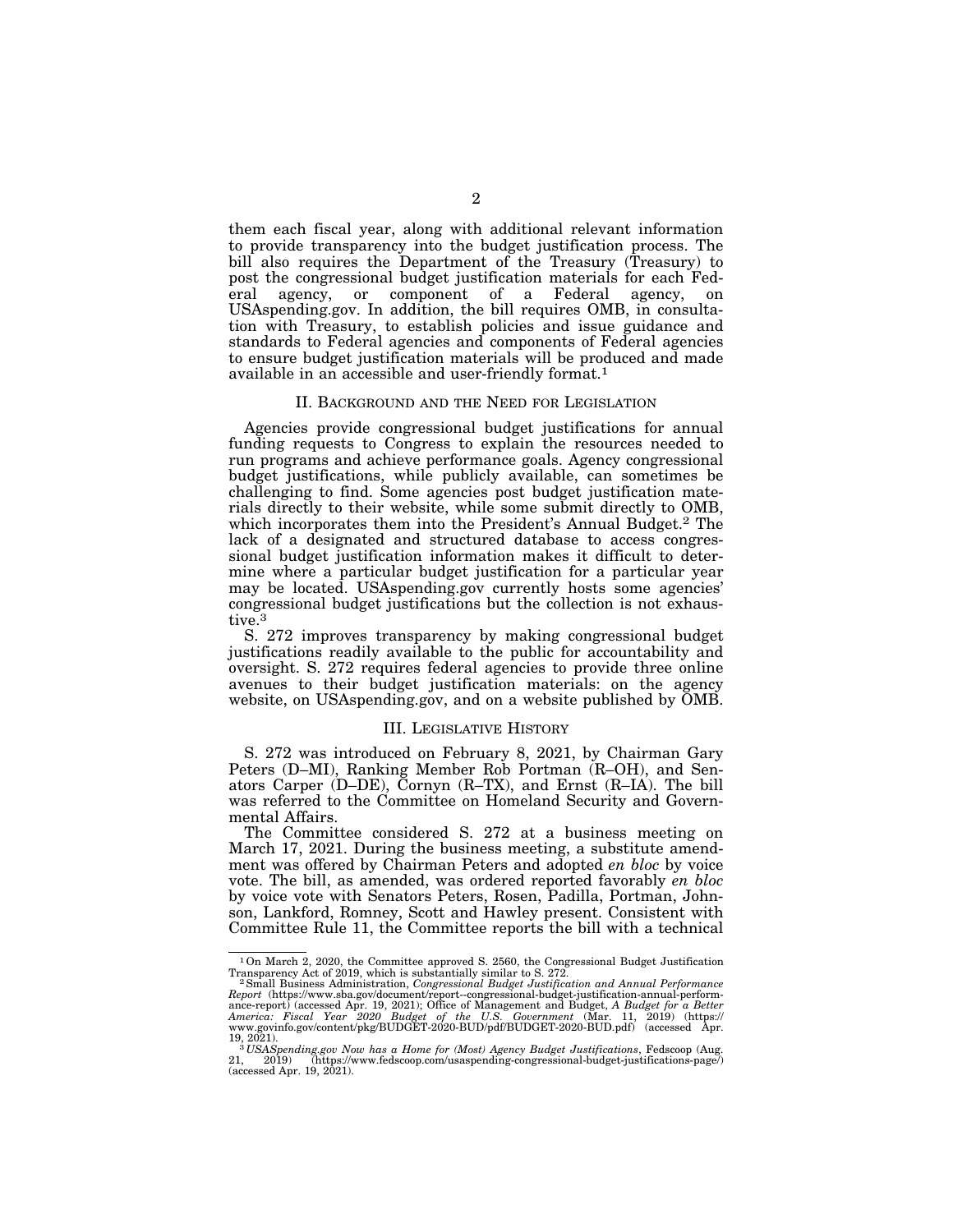amendment by mutual agreement of the Chairman and Ranking Member.

#### IV. SECTION-BY-SECTION ANALYSIS OF THE BILL, AS REPORTED

#### *Section 1. Short title*

This section establishes the short title of the bill as the Congressional Budget Justification Transparency Act of 2021.

#### *Section 2. Public availability of budget justifications and appropriation requests*

Section 2 requires the Federal Government to publicly post Federal agencies' budget justifications on certain websites.

Subsection (a) requires Treasury to post the budget justification materials for every agency on the website USAspending.gov starting with the second fiscal year beginning after the date of enactment. The budget justification materials must be posted in an open and user-friendly format within two weeks from the date on which the materials were first submitted to Congress.

Subsection (b) requires agencies to publish the budget justification materials submitted to Congress on the website of the agency. OMB must establish guidelines for agencies to use a website name that is consistent across agencies and identifiable to the public, such as "agencyname.gov/budget." OMB, in consultation with Treasury, must establish policies and issue guidance for Federal agencies and components of Federal agencies to ensure standardization of data elements related to budgetary information, performance, and narrative descriptions of key programs and projects in order to meet the goals of ensuring transparency in budget justification materials. OMB must maintain a website consisting of a comprehensive list identifying each agency that submits budget justification materials for each fiscal year. The list must include the date on which materials were first submitted to Congress and link to the agency website hosting the information. This information must be made available in an open format. OMB must link to this list on its own website that hosts the President's budget.

#### *Section 3. Determination of budgetary effects*

Section 3 establishes that any budgetary effects of this Act, for the purpose of complying with the Statutory Pay-As-You-Go-Act of 2010, shall be determined as usual by the Chairman of the Senate Budget Committee.

#### V. EVALUATION OF REGULATORY IMPACT

Pursuant to the requirements of paragraph 11(b) of rule XXVI of the Standing Rules of the Senate, the Committee has considered the regulatory impact of this bill and determined that the bill will have no regulatory impact within the meaning of the rules. The Committee agrees with the Congressional Budget Office's statement that the bill contains no intergovernmental or private-sector mandates as defined in the Unfunded Mandates Reform Act (UMRA) and would impose no costs on state, local, or tribal governments.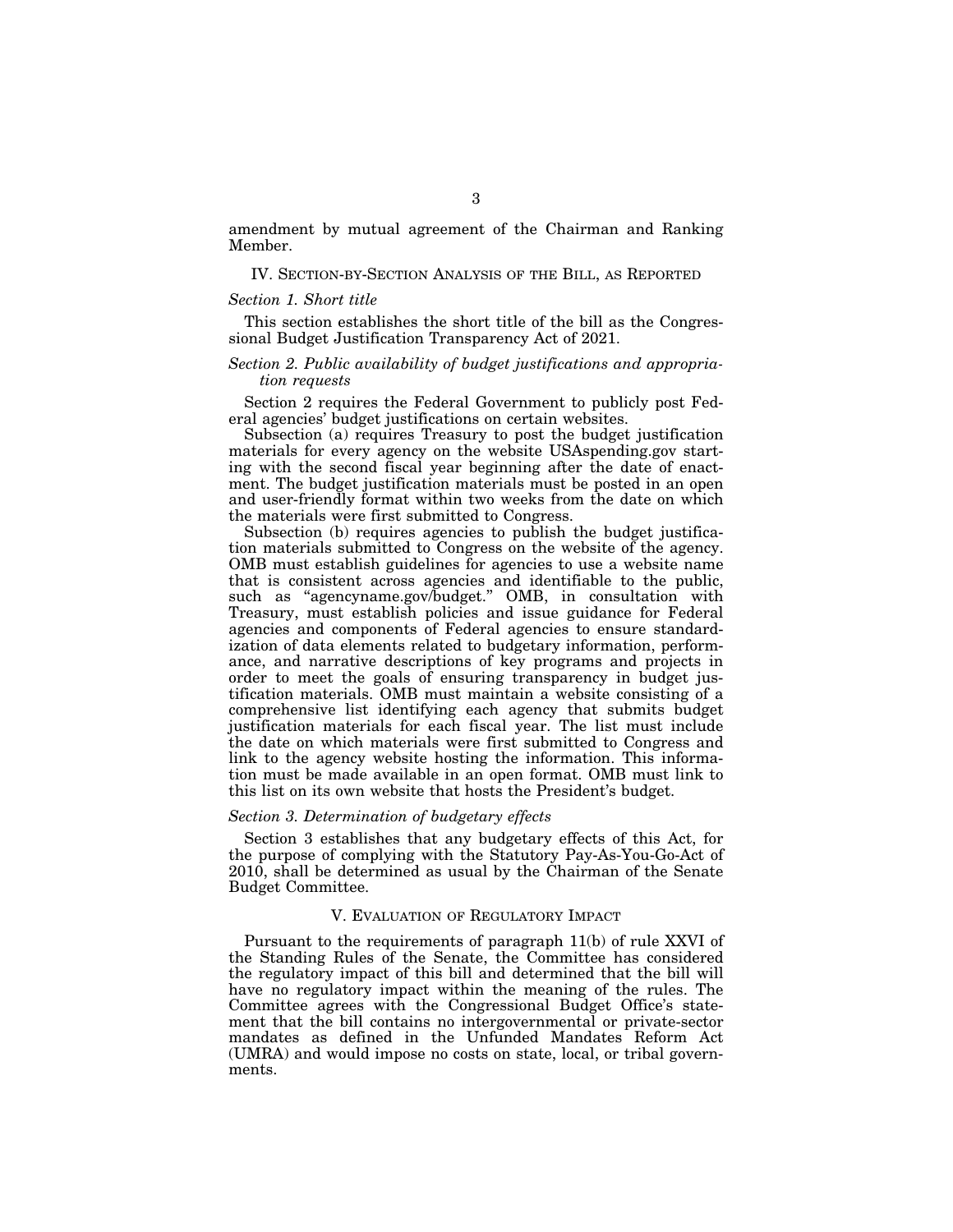#### VI. CONGRESSIONAL BUDGET OFFICE COST ESTIMATES

U.S. CONGRESS, CONGRESSIONAL BUDGET OFFICE, *Washington, DC, April 5, 2021.* 

Hon. GARY C. PETERS,

*Chairman, Committee on Homeland Security and Governmental Affairs, U.S. Senate, Washington, DC.* 

DEAR MR. CHAIRMAN: The Congressional Budget Office has prepared the enclosed cost estimate for S. 272, the Congressional Budget Justification Transparency Act of 2021.

If you wish further details on this estimate, we will be pleased to provide them. The CBO staff contact is Matthew Pickford.

Sincerely,

PHILLIP L. SWAGEL, *Director.* 

Enclosure.

| By Fiscal Year, Millions of Dollars                                                                   | 2021    |                                     |               |
|-------------------------------------------------------------------------------------------------------|---------|-------------------------------------|---------------|
| Direct Spending (Outlays)                                                                             |         | 2021-2026                           | 2021-2031     |
| Revenues                                                                                              | o       | Ω                                   | n             |
| Increase or Decrease (-)<br>in the Deficit                                                            | $\star$ |                                     |               |
| <b>Spending Subject to</b><br><b>Appropriation (Outlays)</b>                                          |         |                                     | not estimated |
| Statutory pay-as-you-go<br>procedures apply?                                                          | Yes     | <b>Mandate Effects</b>              |               |
| Increases on-budget deficits in any<br>of the four consecutive 10-year.<br>periods beginning in 2032? | No      | Contains intergovernmental mandate? | No.<br>No.    |

S. 272 would require federal agencies to publish more information online about federal spending and about the budget in general. All agencies would be required to post their annual budget justification documents online and to make those documents available to the public in a centralized, searchable database, as well as at each agency's website. The Office of Management and Budget (OMB) would coordinate the effort. Because this information is already created by agencies and collected by OMB, CBO estimates that implementing the bill would cost less than \$500,000 over the 2021–2026 period. Those costs would primarily be for administrative expenses at OMB and governmentwide to make the information available online.

Enacting the bill could affect direct spending by some agencies that are allowed to use fees, receipts from the sale of goods, and other collections to cover operating costs. CBO estimates that any net changes in direct spending by those agencies would be negligible because most of them can adjust amounts collected to reflect changes in operating costs.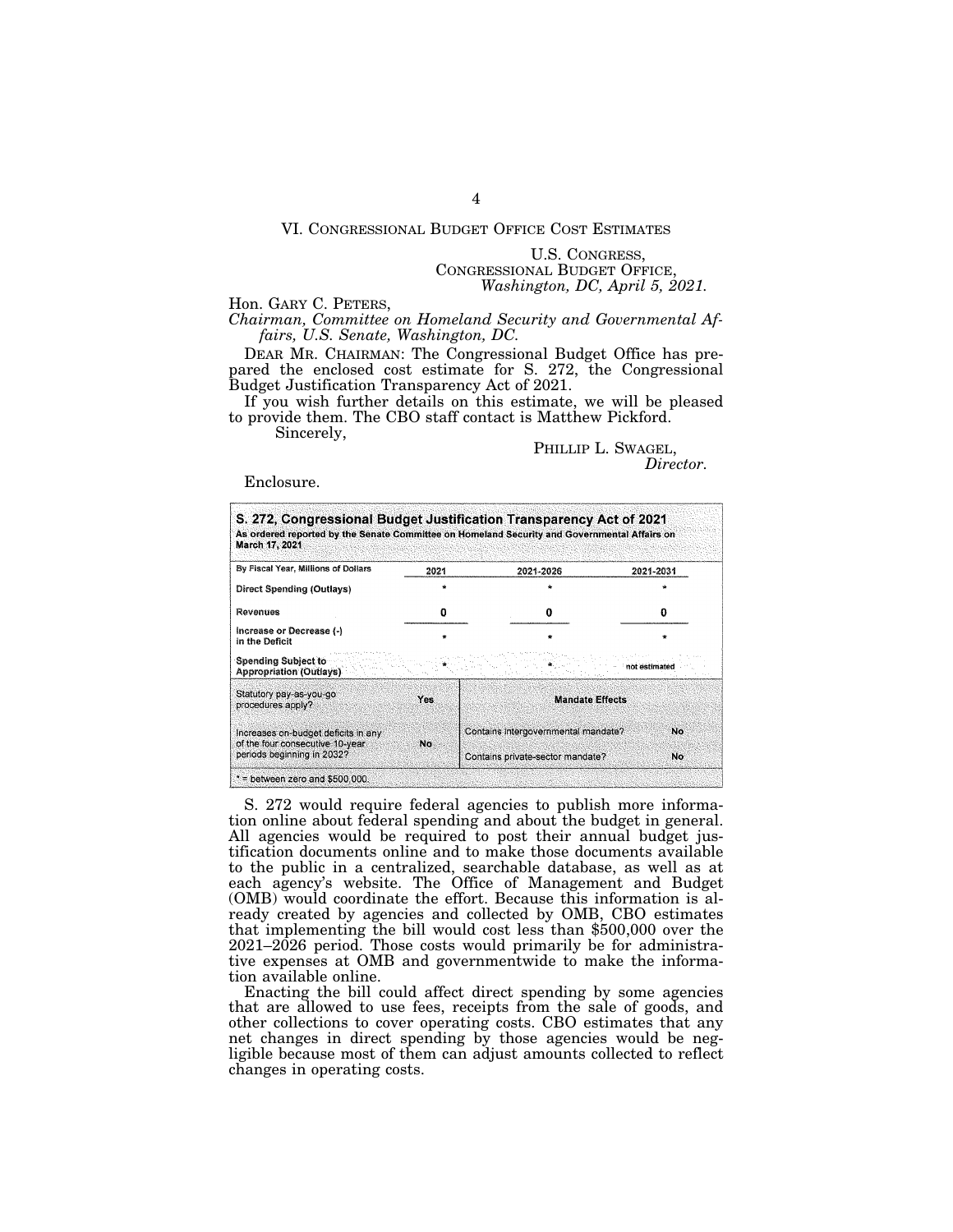The CBO staff contact for this estimate is Matthew Pickford. The estimate was reviewed by H. Samuel Papenfuss, Deputy Director of Budget Analysis.

## VII. CHANGES IN EXISTING LAW MADE BY THE BILL, AS REPORTED

In compliance with paragraph 12 of rule XXVI of the Standing Rules of the Senate, changes in existing law made by the bill, as reported, are shown as follows: (existing law proposed to be omitted is enclosed in brackets, new matter is printed in italic, and existing law in which no change is proposed is shown in roman):

# **UNITED STATES CODE**

\* \* \* \* \* \* \*

### **TITLE 31—MONEY AND FINANCE**

\* \* \* \* \* \* \*

# **SUBTITLE II—THE BUDGET PROCESS**

\* \* \* \* \* \* \*

## **CHAPTER 11—THE BUDGET AND FISCAL, BUDGET, AND PROGRAM INFORMATION**

\* \* \* \* \* \* \*

#### **SEC. 1105. BUDGET CONTENTS AND SUBMISSION TO CONGRESS.**   $(a) * * * *$

\* \* \* \* \* \* \* *(i)* 

*(1) The Director of the Office of Management and Budget shall make publicly available on a website, and continuously update, a tabular list for each fiscal year of each agency that submits budget justification materials, which shall include—* 

*(A) the name of the agency;* 

*(B) a unique identifier that identifies the agency;* 

*(C) to the extent practicable, the date on which the budget justification materials of the agency are first submitted to Congress;* 

*(D) the date on which the budget justification materials of the agency are posted online under section 3 of the Federal Funding Accountability and Transparency Act of 2006 (31 U.S.C. 6101 note);* 

*(E) the uniform resource locator where the budget justification materials are published on the website of the agency; and* 

*(F) a single data set that contains the information described in subparagraphs (A) through (E) with respect to the agency for all fiscal years for which budget justifications of the agency are made available under section 3 of the Federal Funding Accountability and Transparency Act of 2006 (31 U.S.C. 6101 note) in a structured data format.*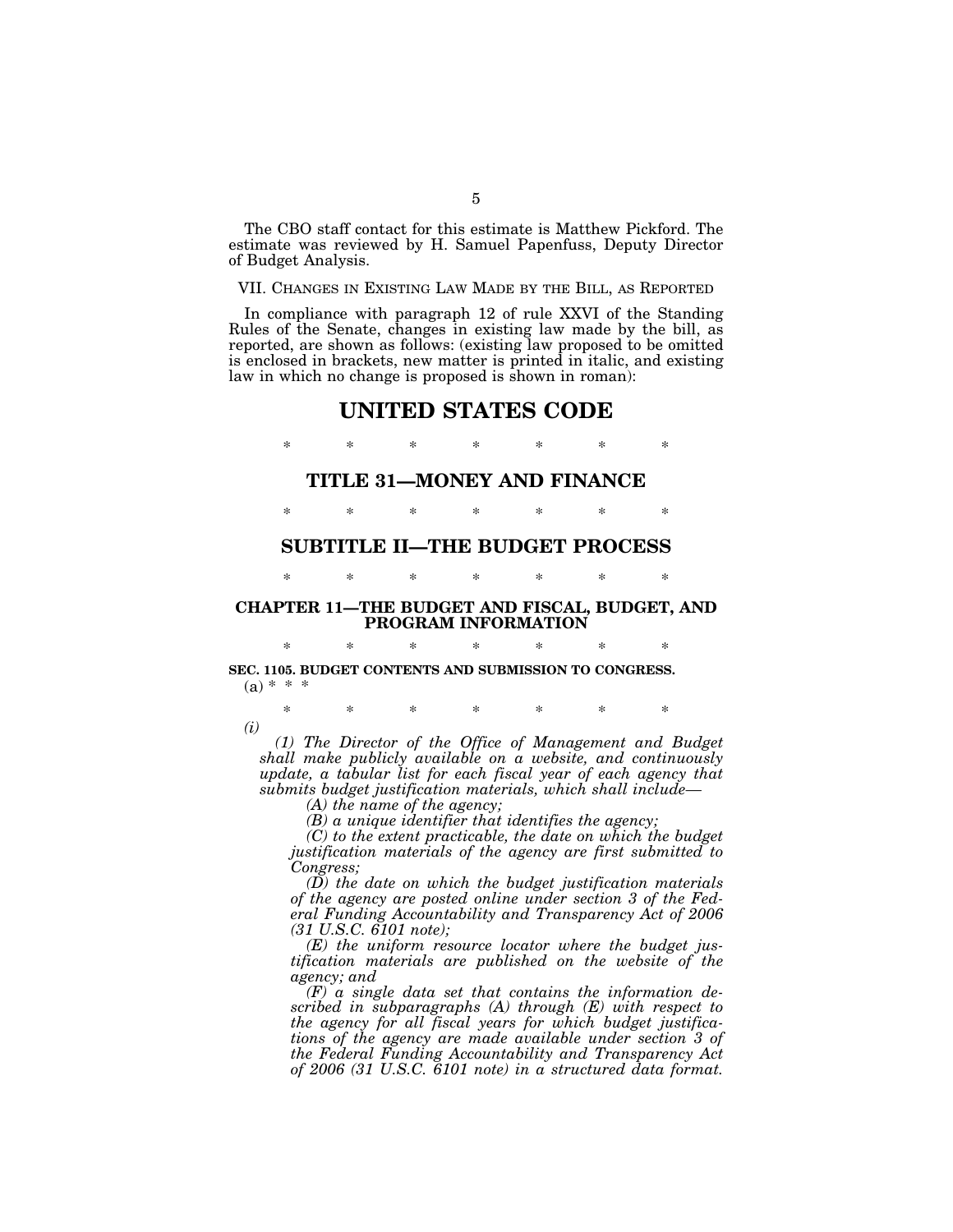*(A) Each agency that submits budget justification materials shall make the materials available on the website of the agency, in accordance with the policies established by the Director of the Office of Management and Budget under subparagraph (B).* 

6

*(B) Not later than 1 year after the date of enactment of this subsection, the Director of the Office of Management and Budget, in consultation with the Secretary of the Treasury, shall establish policies and data standards for agencies relating to making available materials under subparagraph (A), which shall include guidelines for making budget justification materials available in a format aligned with the requirements of section 3(b)(2)(C) of the Federal Funding Accountability and Transparency Act of 2006 (31 U.S.C. 6101 note) and using a uniform resource locator that is in a consistent format across agencies and is descriptive, memorable, and pronounceable, such as the format of ''agencyname.gov/budget''.* 

*(C) If the Director of Office of Management and Budget maintains a public website that contains the budget of the United States Government submitted under subsection (a) and any related materials, such website shall also contain a link to the tabular list required under paragraph (1).* 

*(3) In this subsection, the term ''budget justification materials'' has the meaning given that term in section 3(b)(2) of the Federal Funding Accountability and Transparency Act of 2006 (31 U.S.C. 6101 note).* 

# **SUBTITLE V—GENERAL ASSISTANCE ADMINISTRATION**

*\* \* \* \* \* \* \** 

\* \* \* \* \* \* \*

**CHAPTER 61—PROGRAM INFORMATION** 

\* \* \* \* \* \* \*

#### **Section 6101 Definitions**

\* \* \* \* \* \* \*

## **Historical and Revision Notes**

\* \* \* \* \* \* \*

## **Federal Funding Accountability and Transparency**

**SEC. 1. \* \* \*** 

**SEC. 2. \* \* \*** 

**SEC 3. FULL DISCLOSURE OF FEDERAL FUNDS.** 

(a) IN GENERAL.—Not [later than 3 years after the date of enactment of the Digital Accountability and Transparency Act of 2014 [May 9, 2014], and] *less frequently than* monthly when practicable, **[but not less]** and in any event, not less frequently than quarterly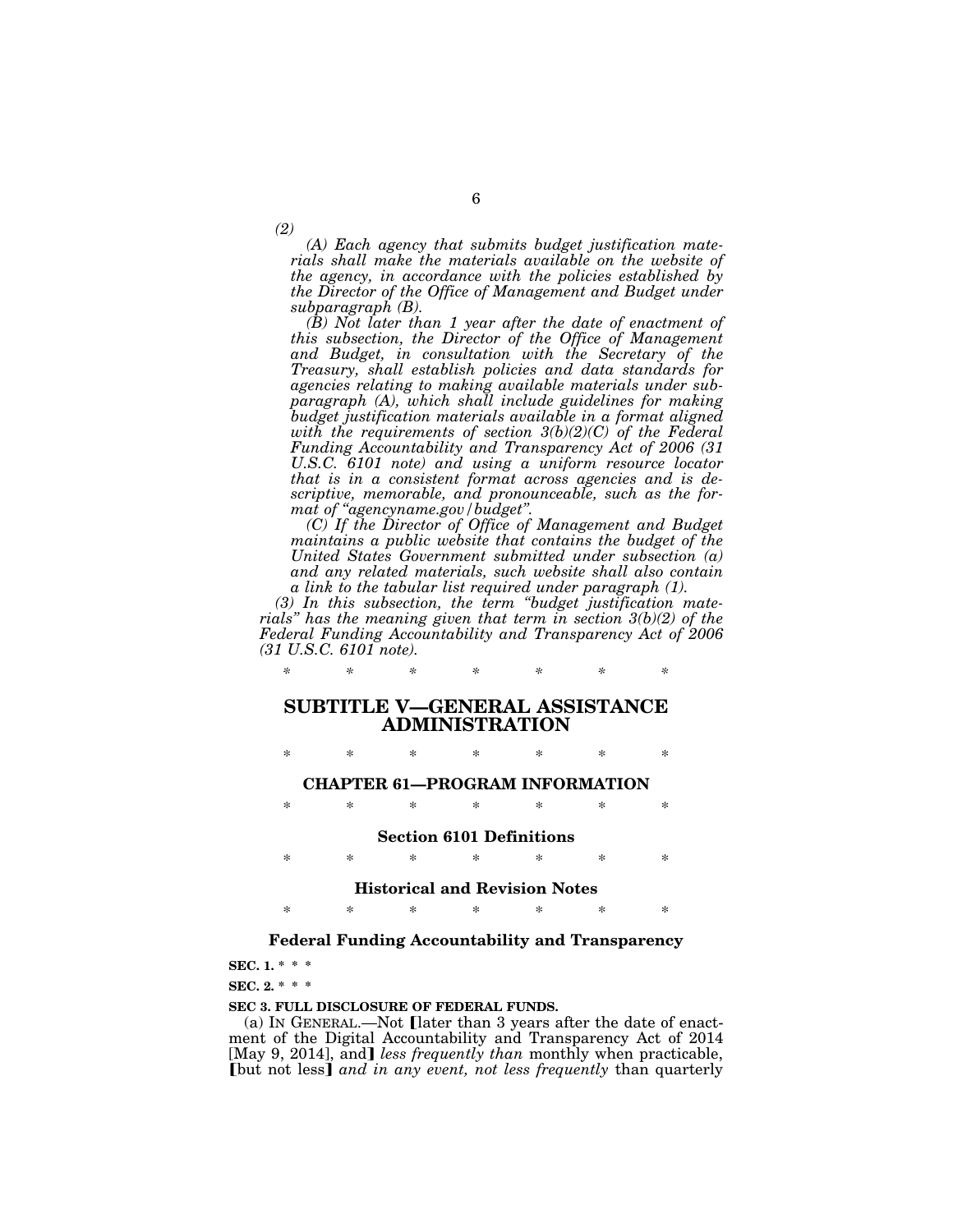**[thereafter]**, the Secretary[,] (in consultation with the Director *and, with respect to information described in subsection (b)(2), the head of the applicable Federal agency*)[,] shall ensure that *updated information with respect to the information described* in subsection (b) is posted on the website established under section 2.

(b) INFORMATION TO BE POSTED.—

(1) *FUNDS.*—For any funds made available to or expended by a Federal agency or component of a Federal agency, the information to be posted shall include—

 $[(1)]$   $(A)$  for each appropriations account, including an expired or unexpired appropriations account, the amount—

 $[(A)]$  *(i)* of budget authority appropriated;

 $[(B)]$   $(ii)$  that is obligated;

[(C)] *(iii)* of unobligated balances; and

 $[$ (D) $]$  (iv) of any other budgetary resources;

 $\lceil (2) \rceil$  *(B)* from which accounts and in what amount—

 $[(A)]$  (i) appropriations are obligated for each program activity; and

 $[(B)]$  *(ii)* outlays are made for each program activity;  $[(3)]$  *(C)* from which accounts and in what amount—

 $[(A)]$   $(i)$  appropriations are obligated for each object class; and

 $\left[\text{(B)}\right]$  *(ii)* outlays are made for each object class; and  $\left[\right(4)\right]$  *(D)* for each program activity, the amount-

 $[(A)]$  *(i)* obligated for each object class; and

 $\lceil (B) \rceil$  *(ii)* of outlays made for each object class.

*(2) BUDGET JUSTIFICATIONS.—* 

*(A) DEFINITIONS.—In this paragraph—* 

*(i) the term ''budget justification materials'' means the annual budget justification materials of a Federal agency, or a component of a Federal agency, that are submitted, in conjunction with the budget of the United States Government submitted under section 1105(a) of title 31, United States Code; and* 

*(ii) the term ''open Government data asset'' has the meaning given that term in section 3502 of title 44, United States Code.* 

*(B) INFORMATION.—The information to be posted—* 

*(i) shall include any budget justification materials— (I) for the second fiscal year beginning after the date of enactment of this paragraph, and each fiscal year thereafter; and* 

*(II) to the extent practicable, that were released for any fiscal year before the date of enactment of this paragraph; and* 

*(ii) shall not include budget justification materials the disclosure of which is prohibited by law, that are classified, or that are exempt from disclosure under section 552(b) of title 5, United States Code.* 

*(C) FORMAT.—Budget justification materials shall be posted under subparagraph (B)—* 

*(i) as an open Government data asset;* 

*(ii) in a manner that enables users to download individual reports, download all reports in bulk, and*